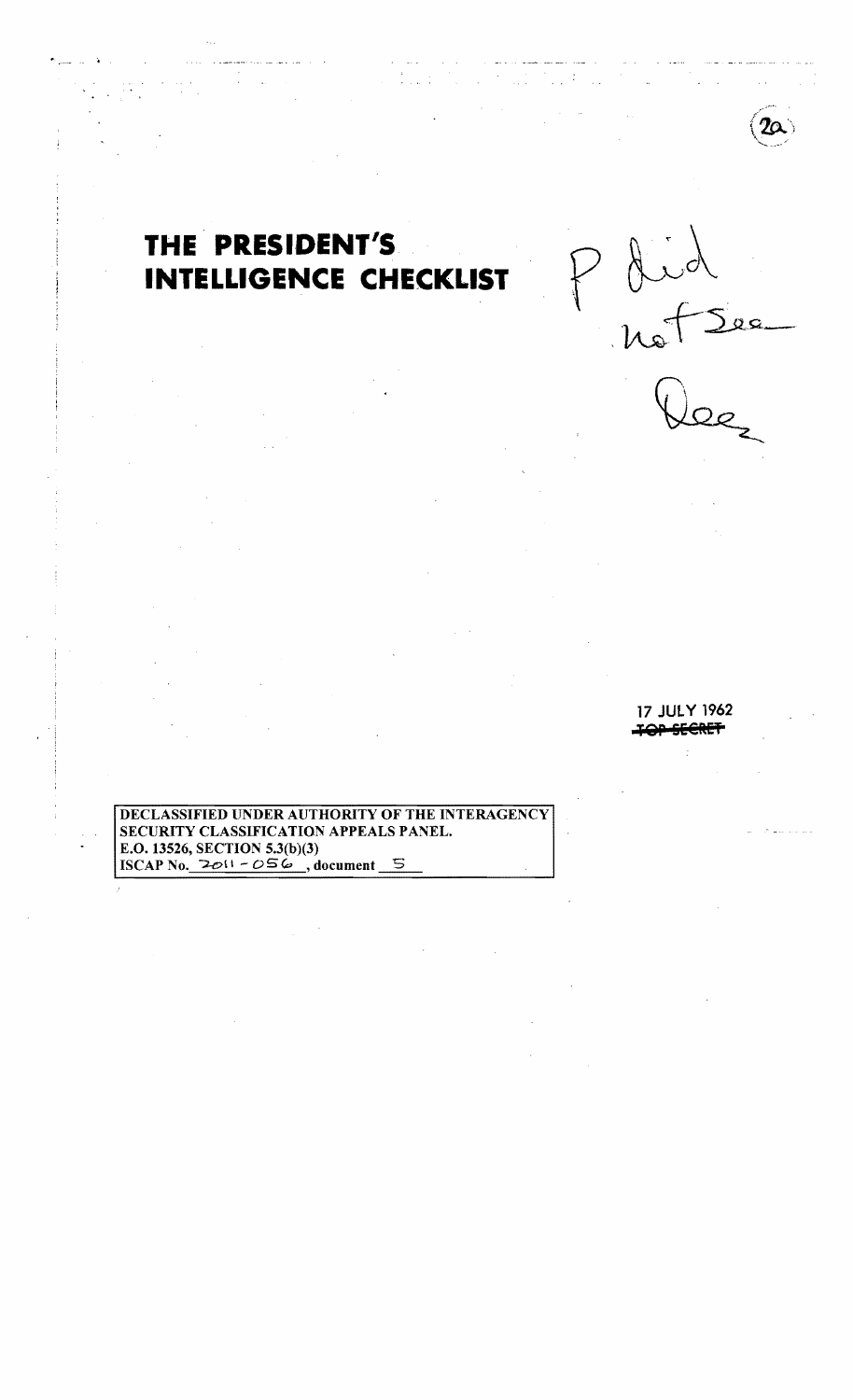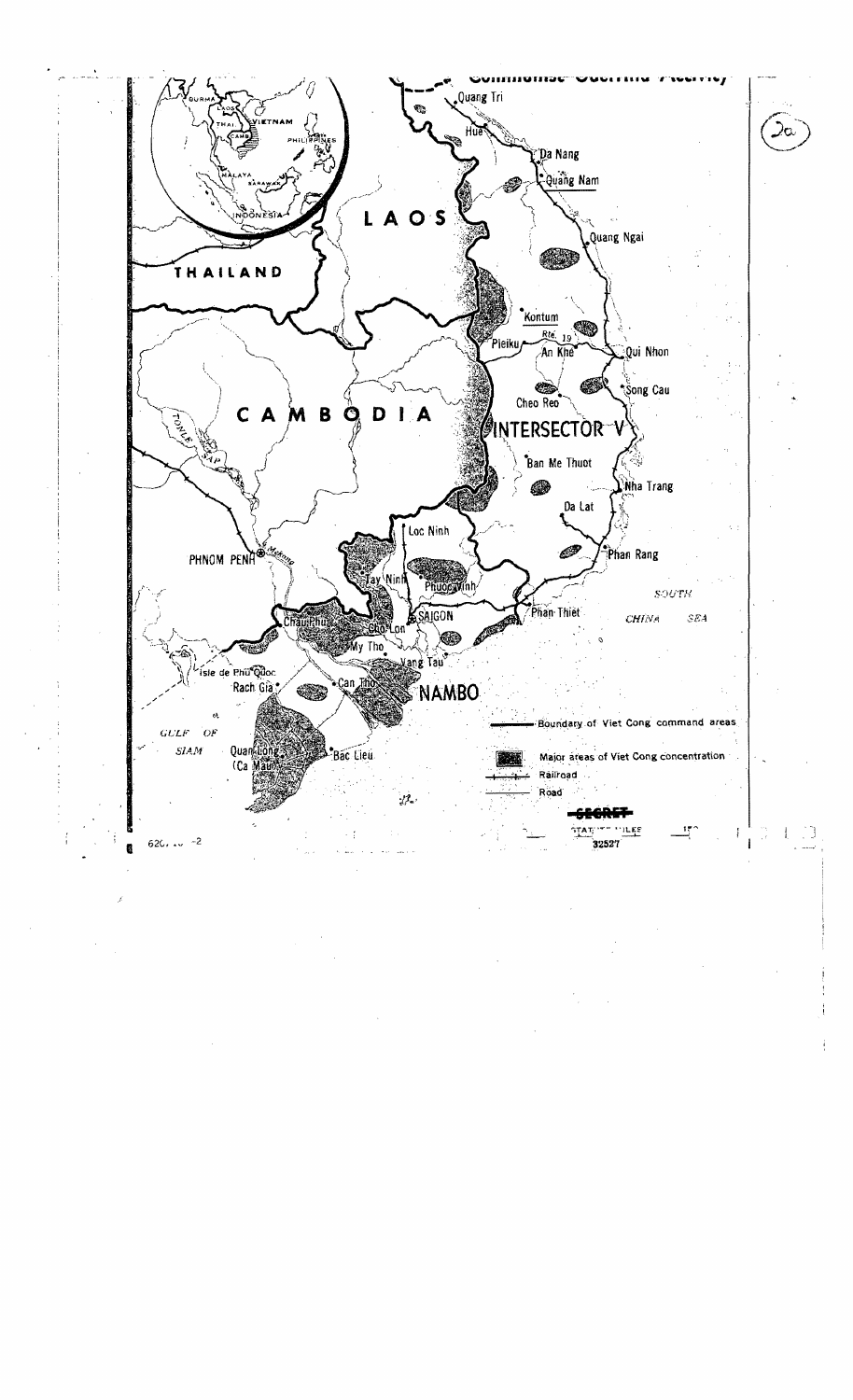- ---- -------- -------- ---------- ------------------------------------------ ------ --- ---- -------- ---- ------------------------ ·1. Laos Phoumi drew a flat refusal when he asked Souphannouvong yesterday to let a company of Royal Army troops into the Plaine des Jarres to match the Pathet Lao contingents already in Vientiane and Luang Prabang. Phoumi says he will let the issue stew for a couple of days, but has, in the meantime, sent a cable to Souvanna in Geneva urging him to return to break the impasse. Governor Harriman has been instructed to see Souvanna as soon as possible to register US displeasure at this dis-<br>play of bad faith by Souphannouvong.  $\mathbf{I}$  is a set of the contract of the contract of the contract of the contract of the contract of the contract of the contract of the contract of the contract of the contract of the contract of the contract of the cont If I are all the contract of the contract  $\mathbf{I}$  and  $\mathbf{I}$  are all the contract of the contract of the contract of the contract of the contract of the contract of the contract of the contract of the contract of the c Portion identified  $\blacksquare$ as non-responsive to the appeal For The President Only I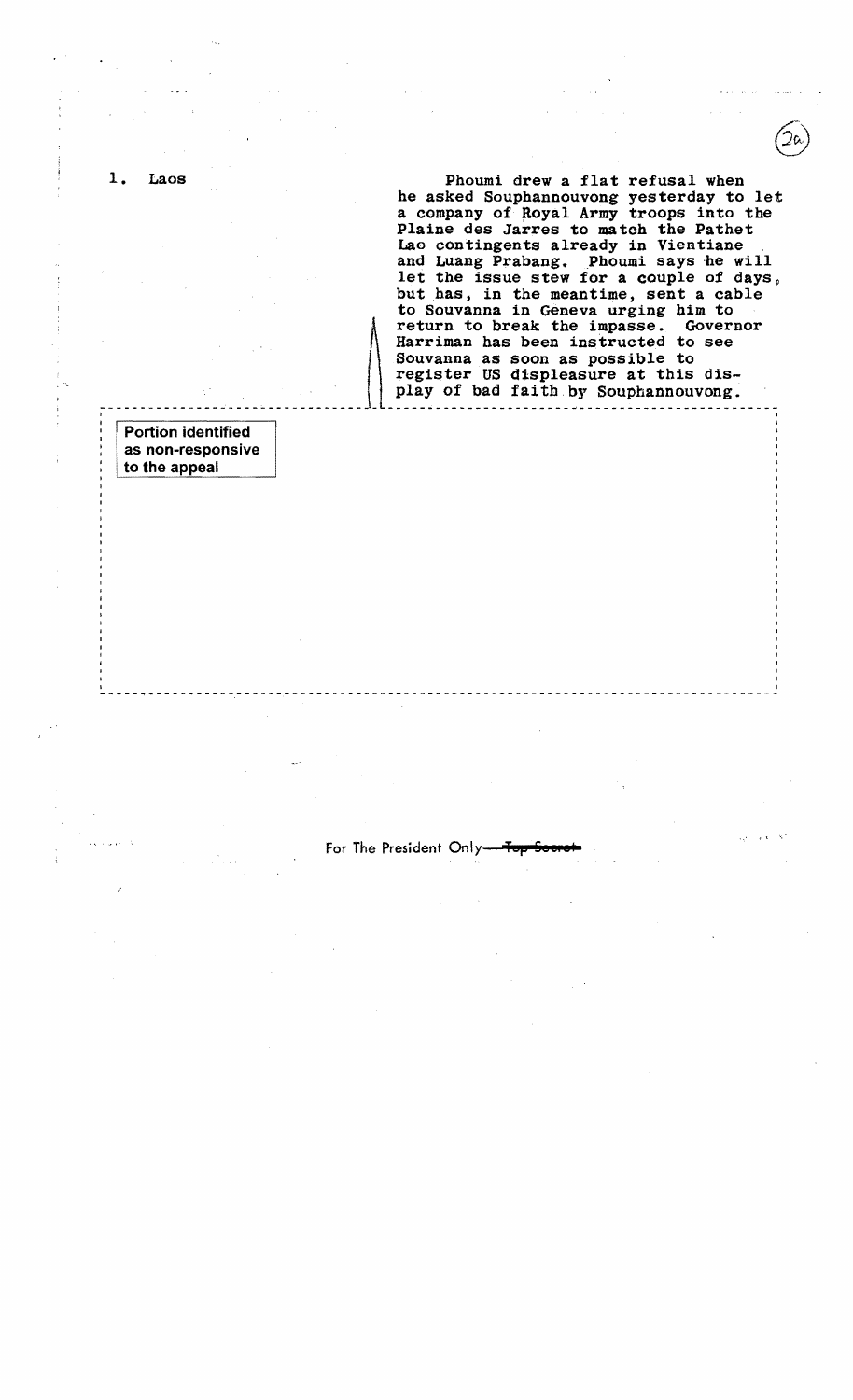3'. Peru The word in Lima is that a military cabinet will be installed today in place of the civilian. cabinet ,which resigned en masse yesterday after President Prado had rejected the military's demands that he nullify the elections. Despite this refusal, we have been told by a member of the outgeing cabinet that Prado has agreed to call new elections unless Haya de la Torre's APRA party and General Odria can get together on a coalition to be headed by Odria. As of now, the government is neither fish nor fowl, being somewhere between the constitution and a military dictatorship.

4. Indonesia-Netherlands Under prodding from Ambassador Jones, Subandrio has eased away from a demand for the direct transfer of administration over West New Guinea to DJakarta. . He now says merely that he hopes the transfer can be "accelerated," and declares that he will'not be carrying any ultimatums in his pocket when he leaves for Washington tomorrow.

5. South Vietnam It is becoming increasingly apparent that the Viet Cong is hard 'at work building a full-blown military structure, using cadres of North Vietnamese regulars as a nucleus. The center of their activity is in Intersector 5, which has the twin advantages of rugged terrain and closeness to the trails feeding in from Laos.

E.O. 13526, section 3.3(b)(1)

For The President Only **'fop Scese!**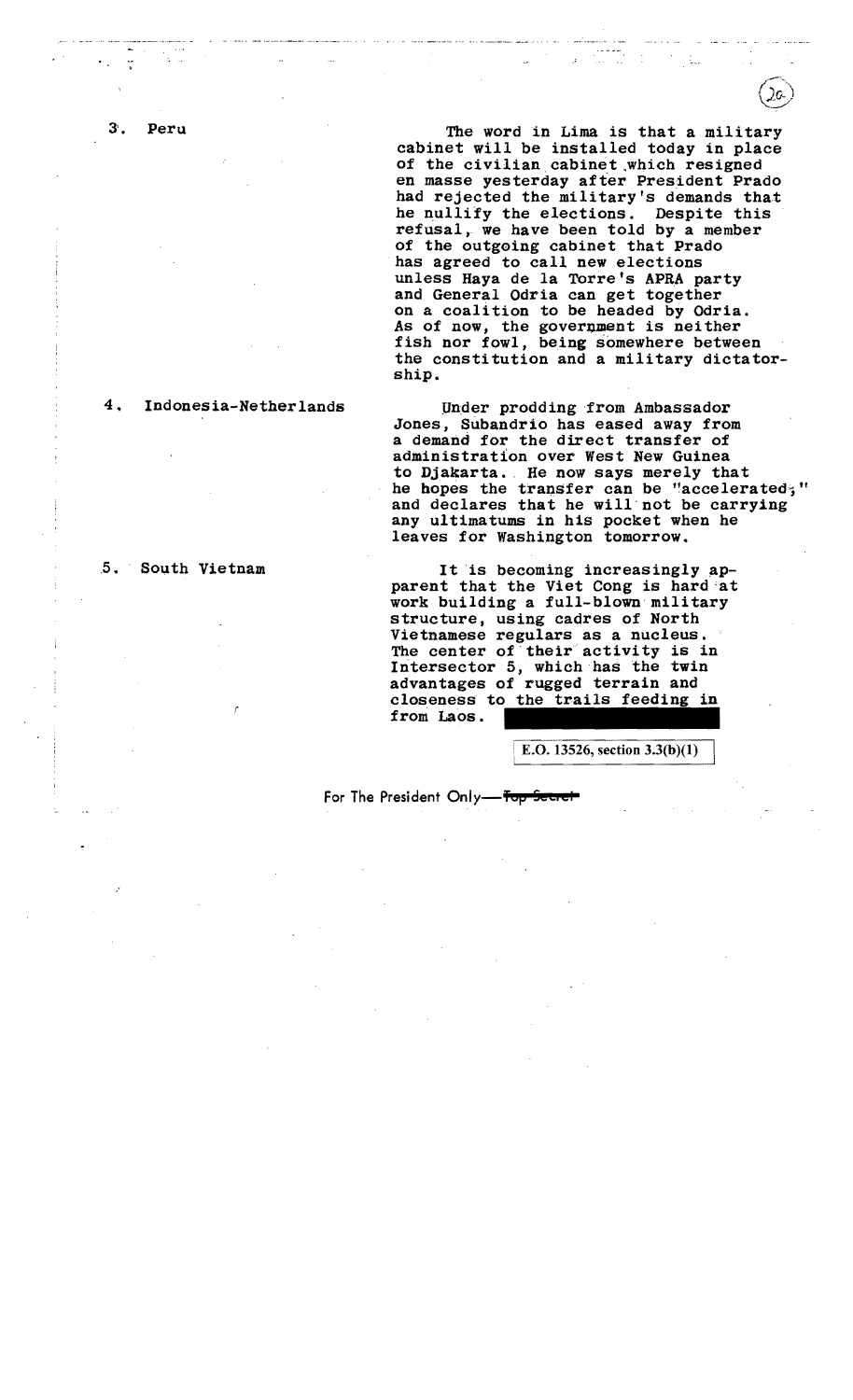I I 6. Cuba The Cuban press is again busy<br>working up a propaganda lather over the US base at Guantanamo. Even though the theme is old hat, Havana has vowed frequently to take the issue to court before an international body at an "appropriate time," and, given his domestic troubles, Castro may have decided that the time for such<br>a diversion has arrived.

---------------<br>J

## ---------------------- ----------- -- -- -- -- ----- -- -----------------------------1 : Portion identified as non-responsive to the appeal

**For The President Only-**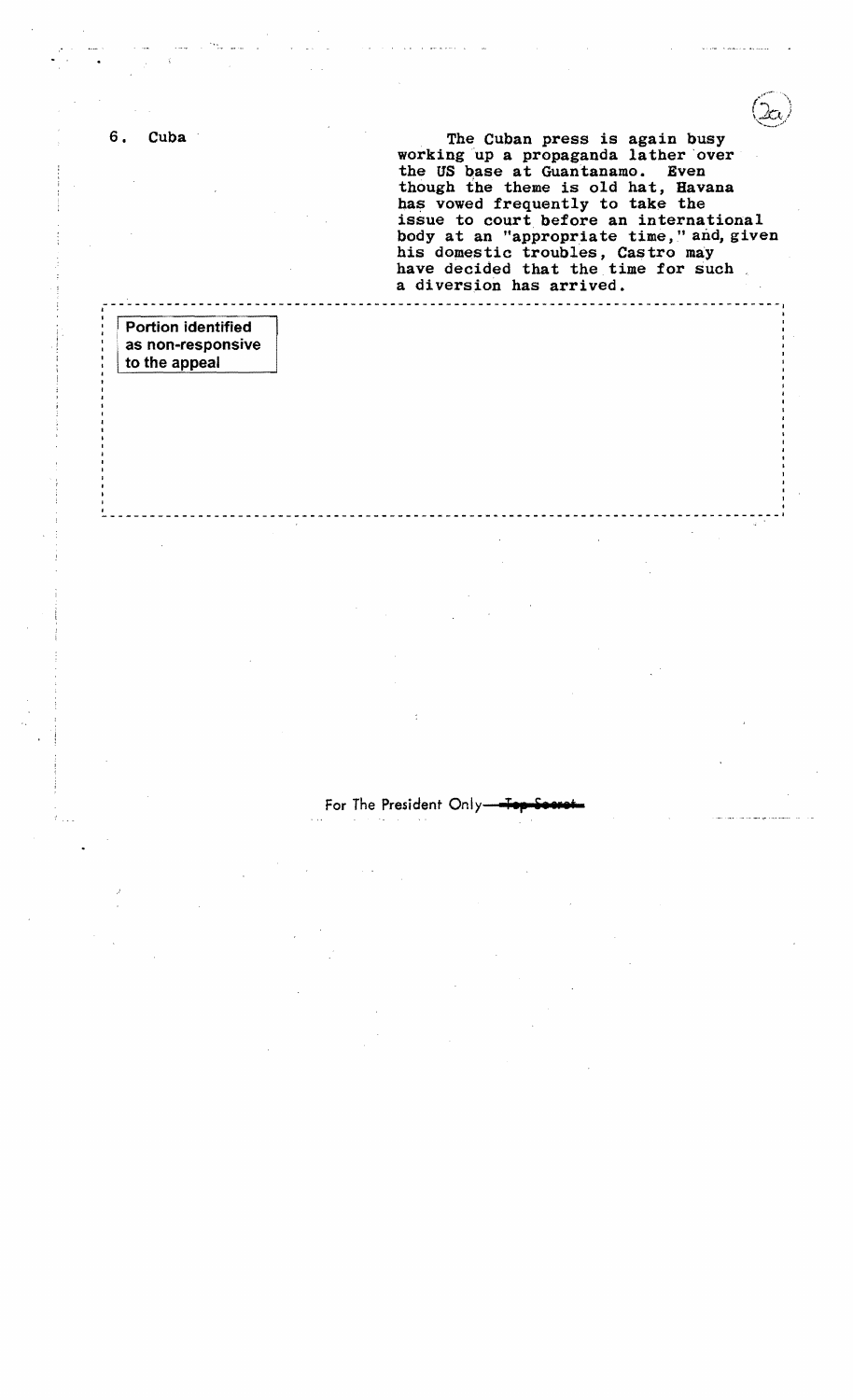